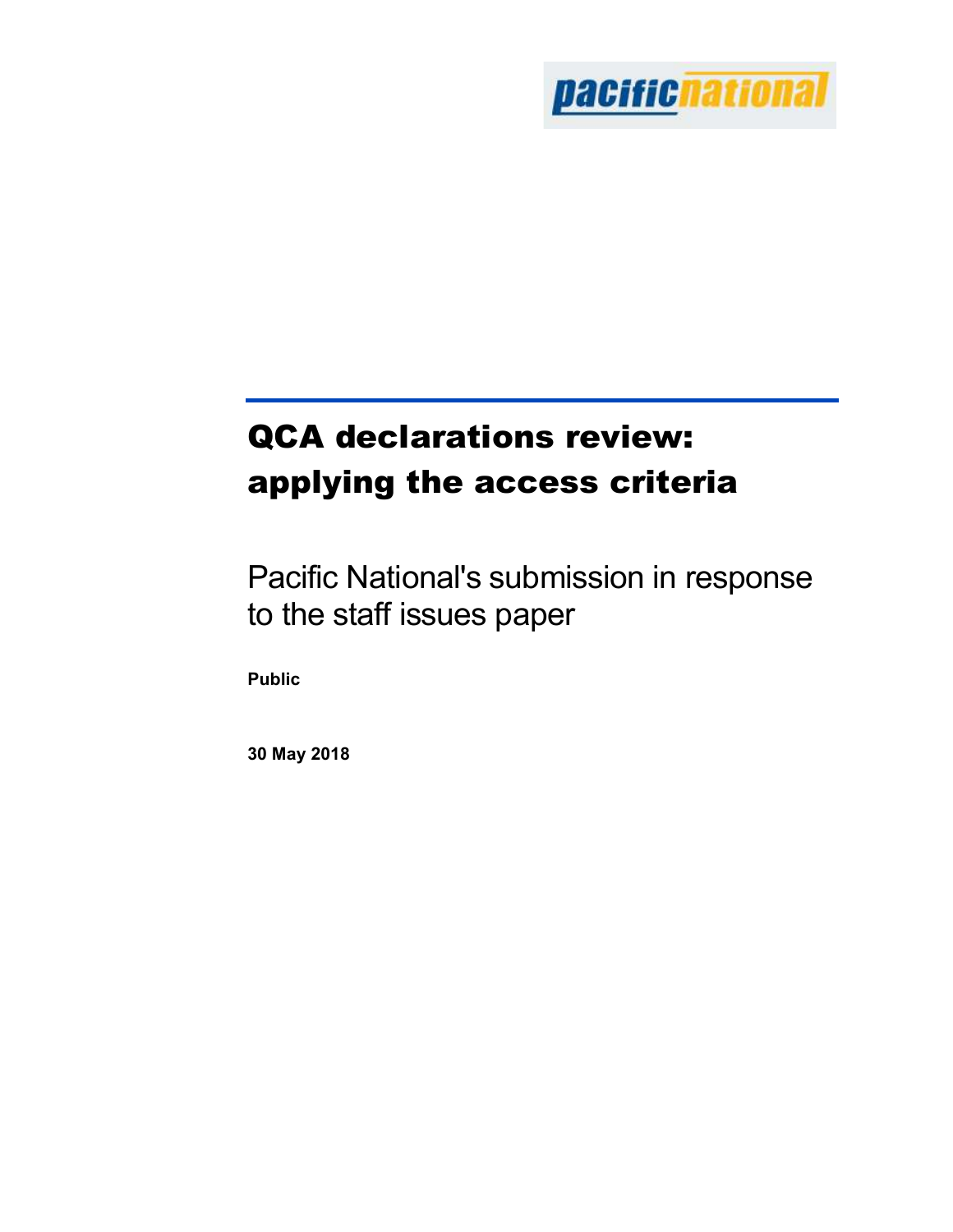| <b>Contents</b> |                                                                                                                                 | Page |
|-----------------|---------------------------------------------------------------------------------------------------------------------------------|------|
| 1               | Overview                                                                                                                        | 2    |
| $\mathcal{P}$   | <b>Pacific National</b>                                                                                                         | 4    |
| 3               | Observations on QCA task and process                                                                                            | 4    |
| 4               | The role of declaration under the QCA Act in supporting<br>market entry by PN                                                   | 6    |
| 5               | The declaration criteria                                                                                                        | 8    |
| 6               | Removing regulatory oversight will harm the environment<br>and opportunities for competition in rail markets (criterion<br>(a)) | 11   |
| 7               | These are significant natural monopoly facilities (criteria (b)<br>and $(c)$                                                    | 12   |
| 8               | Continued regulatory oversight is in the public interest<br>(criterion (d))                                                     | 13   |
| 9               | Conclusion                                                                                                                      | 15   |

....................................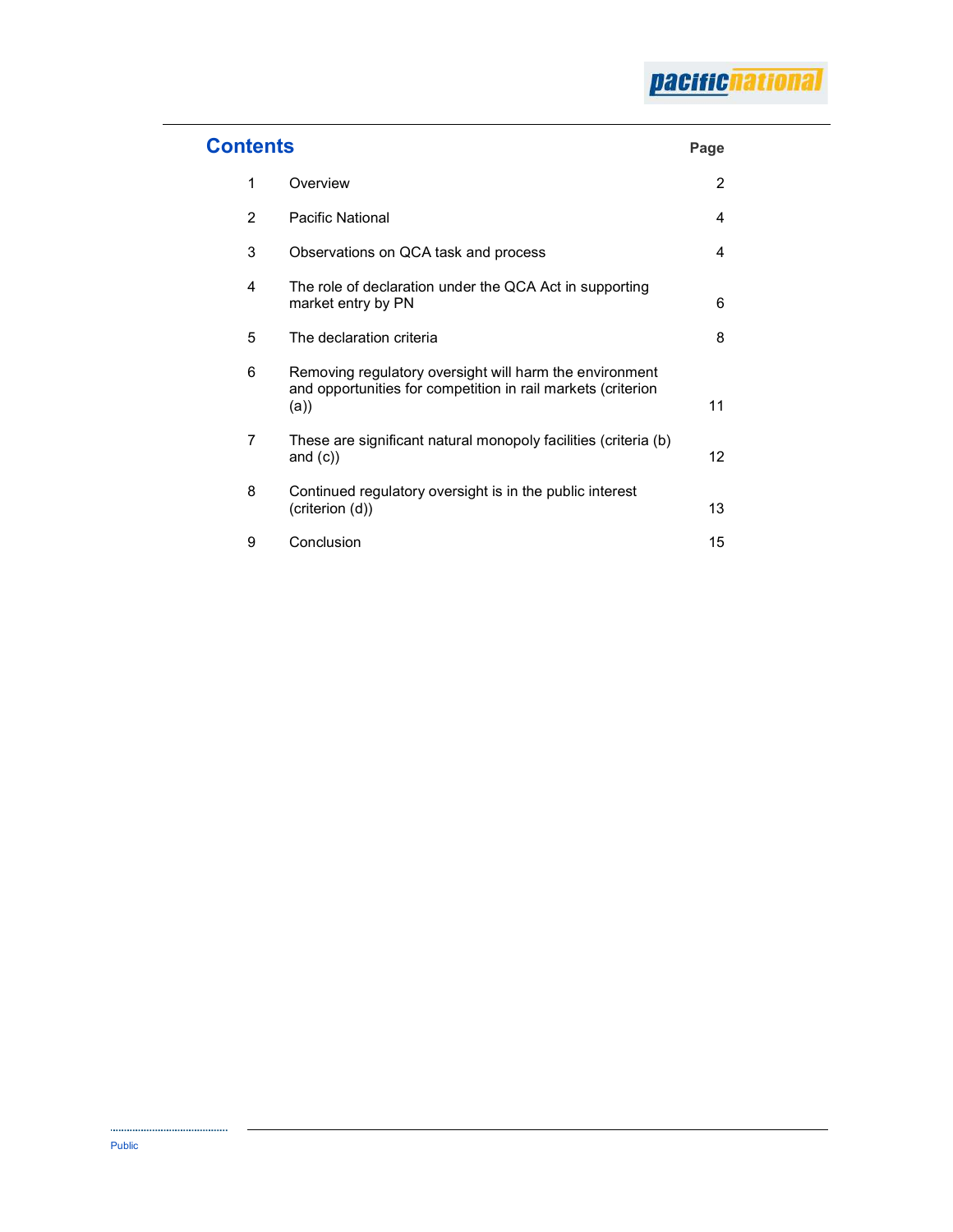## 1 Overview

Pacific National (PN) welcomes this opportunity to respond to the QCA Staff Issues Paper (Issues Paper) in relation to the declarations review for the Aurizon-owned Central Queensland Coal Network (CQCN), the Queensland Rail (QR) rail infrastructure and Dalrymple Bay Coal Terminal (DBCT) (Declarations Review).

The QCA's Declarations Review is unique for at least two reasons:

- It is the first time that the new access criteria (per the amendments to both section 76 the QCA Act and Part IIIA of the Competition and Consumer Act 2010 (Cth) (CCA) following the Harper Review) have been applied in practice.
- It is the first time that a question of re-declaration has had to be considered by the QCA. This changes the perspective from which the test (and particularly any counterfactual) is to be applied, and therefore raises important questions of principle as to how the QCA should consider the access criteria.

PN supports the careful and consultative approach reflected in the Issues Paper and welcomes ongoing consultation with the QCA on this important matter.

Declaration of the CQCN, the QR network and DBCT over the last two decades has proven critical to promoting effective competition and efficient investment across key transport supply chains in Queensland.

PN's commencement of services in Queensland both for the haulage of non-bulk freight and bulk freight, particularly coal and its subsequent success in the provision of these services is one of the clearest examples of how the declaration of Queensland's rail and DBCT infrastructure under Part 5 of the QCA Act has promoted and facilitated competition in related markets.<sup>1</sup>

PN entered the Queensland above rail market in 2005. Since then, PN has achieved the following milestones:

- PN was the first new entrant in the provision of rail linehaul services for non-bulk freight in Queensland and has been providing rail linehaul services on QR's North Coast line since 2005. PN was the first new entrant in the provision of rail linehaul services for the movement of coal in Queensland and has been providing coal services on Aurizon Network's CQCN since 2009.
- Between 2009 and 2018, PN successfully increased its share of the Queensland coal transport and currently hauls approximately 30% of the coal transported in Queensland.
- PN was the first new entrant in Queensland's bulk freight industry and has been providing bulk freight services on Queensland Rail's Mt Isa line since 2011.
- PN now provides services in three major Queensland sectors as follows:

<sup>11</sup> Section 69E of the QCA Act.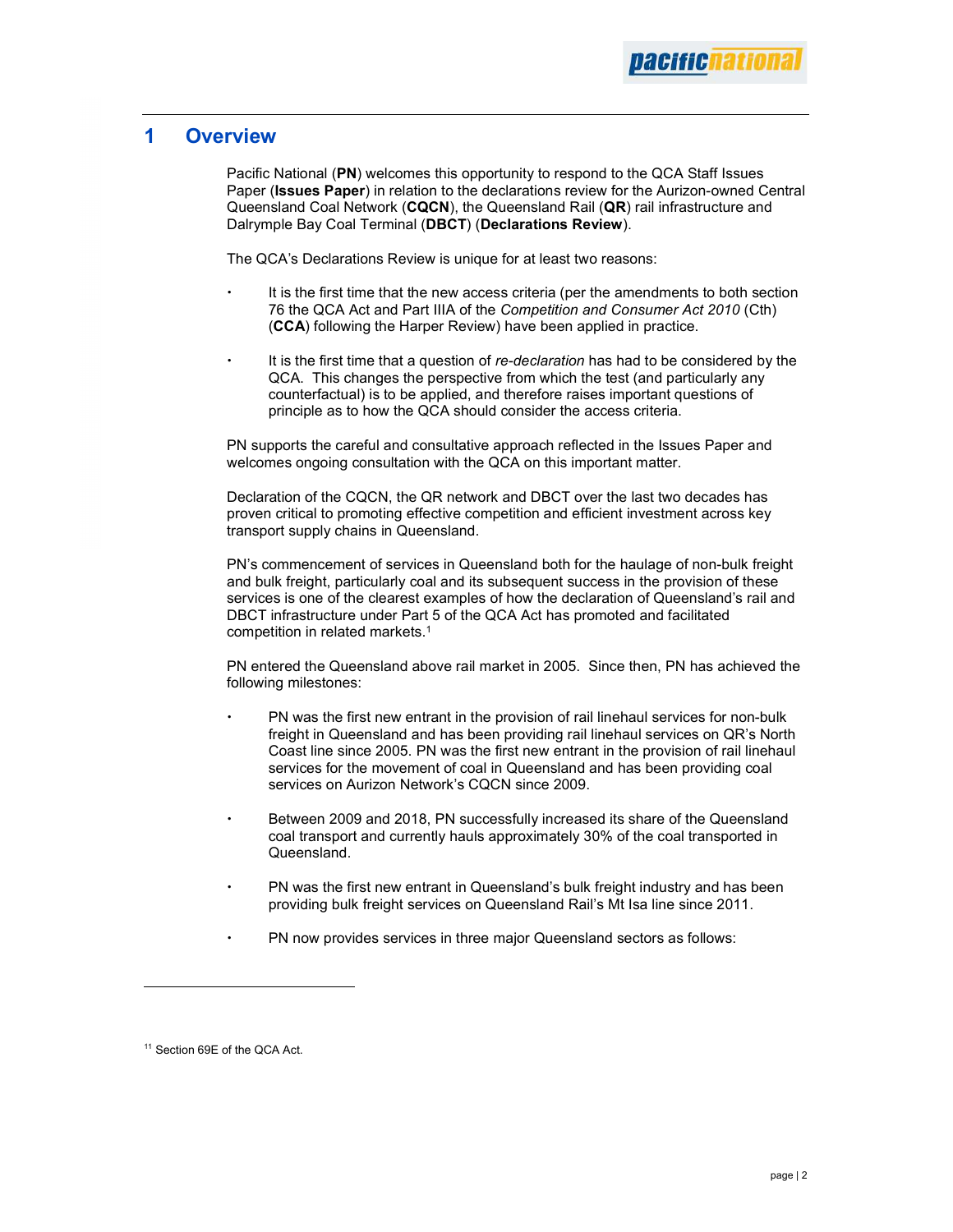

Non- Bulk Freight. PN's Queensland intermodal business employs 140 staff operating across six locations with 14 locomotives, and 194 articulated wagons. The intrastate intermodal facilities are located at Moolabin (Brisbane), Rockhampton, Mackay, Townsville, Gladstone and Cairns. These services operate primarily on the QR rail infrastructure but also traverse sections of Aurizon Network's CQCN. PN transports approximately [redacted]TEUs<sup>2</sup> per annum within Queensland.

Coal Freight. PN's bulk coal transport business employs 325 staff in Queensland, operating across six locations using 88 locomotives and 2700 wagons. These bulk coal train services operate on the CQCN, with the majority of PN's coal freight services operating through to DBCT. PN transports approximately 55 million tonnes of coal per annum on the CQCN.

Bulk Non-Coal Freight. PN's Queensland Bulk on-Coal business employs 55 staff operating across one main location currently using 11 locomotives and 400 wagons. PN provides bulk freight services for the minerals and other industries operating on QR rail infrastructure.

In total PN operates with 520 staff operating across 13 locations using 113 locomotives and 3300 wagons.

PN's market entry and success in Queensland, across a number of varied freight tasks, relied on the stable operation of the economic regulatory framework under Part 5 of the QCA Act. PN considers that the continued declaration of the CQCN, the QR network and DBCT under Part 5 of the QCA Act is critical to retaining and growing its share. PN also considers that continued declaration is critical to promoting competition and freight transport supply chain investment moving forward.

PN broadly supports the QCA approach to the access criteria, subject to a small number of comments set out in the body of this submission. PN considers that each of these criteria are satisfied in relation to each of the CQCN, the QR rail infrastructure and DBCT. In particular:

- declaration would enhance the competitive environment in at least one related market, compared to a scenario in which declaration is removed. Specifically:
	- maintaining declaration of the CQCN will promote competition in the market in which coal haulage services are provided;
	- maintaining declaration of the QR rail infrastructure will promote competition in the market in which freight haulage services are provided;
	- maintaining declaration of DBCT will promote competition for above-rail services into DBCT, in addition to other related markets;
- each of the facilities are natural monopoly facilities;

 each of the facilities are of state significance, in light their importance to key supply chains;

 $^2$  A TEU is a twenty-foot equivalent unit container and is used as a measure of intermodal container movements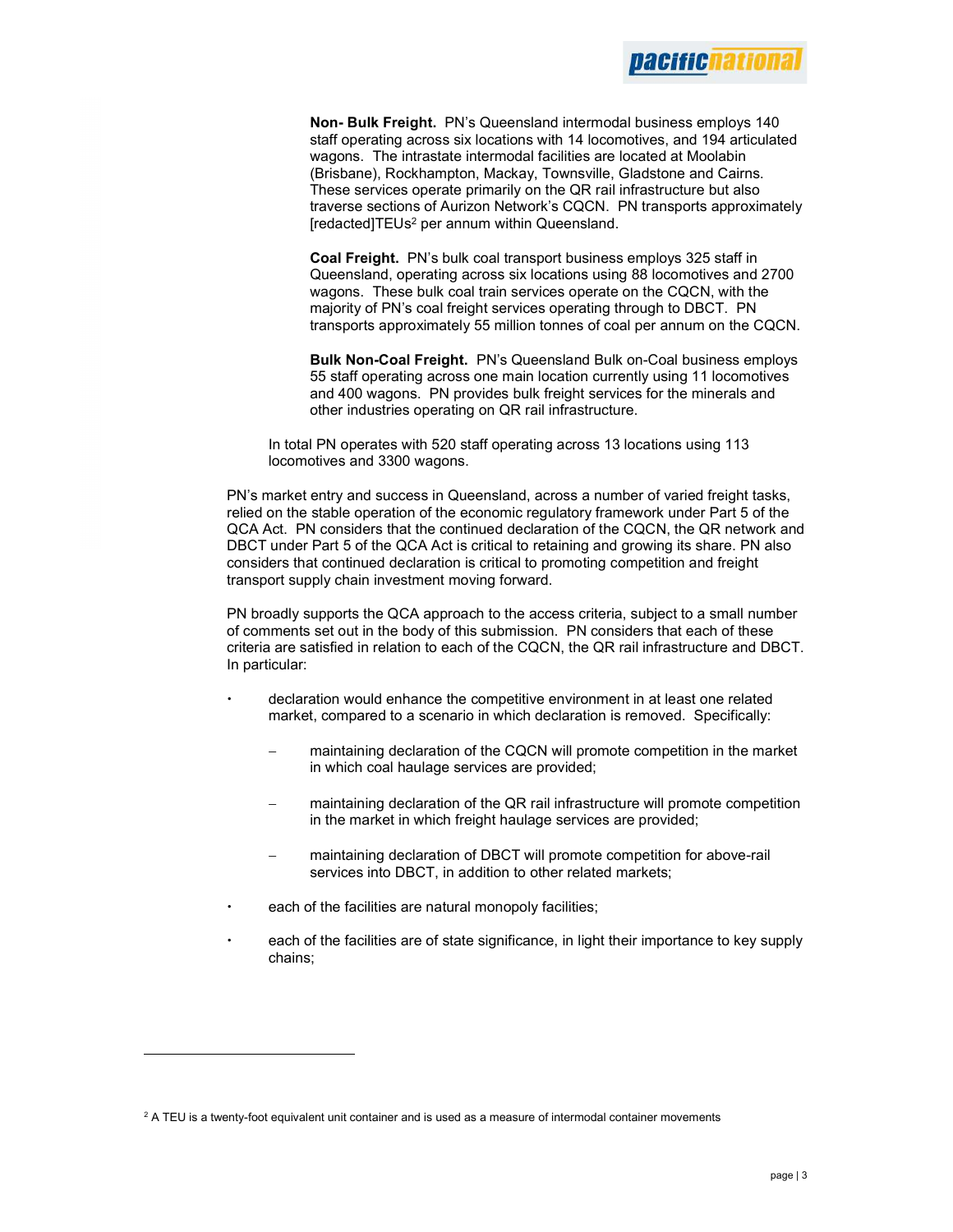

- maintaining declaration will deliver material public benefits, including economic benefits associated with efficient investment and efficient supply chain operation; and
- declaration will support the competitiveness of rail freight transport as against road transport (i.e. on key freight corridors served by QR infrastructure), and will provide broader social and environmental benefits, including reduced heavy vehicle congestion on Queensland's road networks, reduced number and severity of road fatalities and lower carbon emissions.

## 2 Pacific National

PN is a major rail freight operator in Australia with rail services delivering freight to all mainland Australian states. PN transports containerised freight, coal, grain, minerals, steel, building products, waste products and other bulk services and also operates freight terminals, facilities and rail yards to support the delivery of its national rail freight services.

Across Australia PN has approximately 3500 employees, 595 locomotives and 12,000 rail wagons.

As outlined in section 1 above, PN has 520 staff, 113 locomotives and 3300 wagons across Queensland. PN operations in Queensland are approximately a quarter of PNs total operations. The size of PN's operations in Queensland demonstrates the critical commercial nature of PN's involvement in the movement of freight in Queensland. PN's position has been facilitated and fundamentally underpinned by the regulatory certainty that declaration under Part 5 of the QCA Act has brought to above rail operations in Queensland.

## 3 Observations on QCA task and process

#### 3.1 A 'redeclaration' task is unique and reshapes the question to be asked

This is the first time that the QCA has been required to review a declaration and consider whether a service should be *re-declared*. The question of whether to re-declare a service has also not arisen to date under the national access regime (under the CCA).

The QCA's review has important implications for how the declaration criteria should be approached. Declaration has delivered clear benefits, including by providing a platform for entry and effective competition in dependent markets. A key question to be asked in this declaration inquiry is:

What would be likely to occur if declaration were to be removed, and in particular, would these benefits delivered by declaration be likely to dissipate, and/or would potential further benefits (e.g. potential further growth of competition) be foregone?

In short, the question is whether removal of declaration is likely to negatively impact competition in upstream and downstream markets, investment in upstream and downstream markets and the public interest, compared to a world in which declaration continues.

In this context, it will be important for the QCA to consider the benefits that declaration and the resultant competition has delivered. These extend well beyond simply constraining the exercise of market power and ensuring that a balanced risk profile underpins the setting of terms and conditions for access. Declaration has facilitated the introduction of important structural and behavioural constraints, such as ring fencing, pricing principles and non-discrimination rules, and has underpinned the growth of competition in related upstream and downstream markets. This competition has, in turn,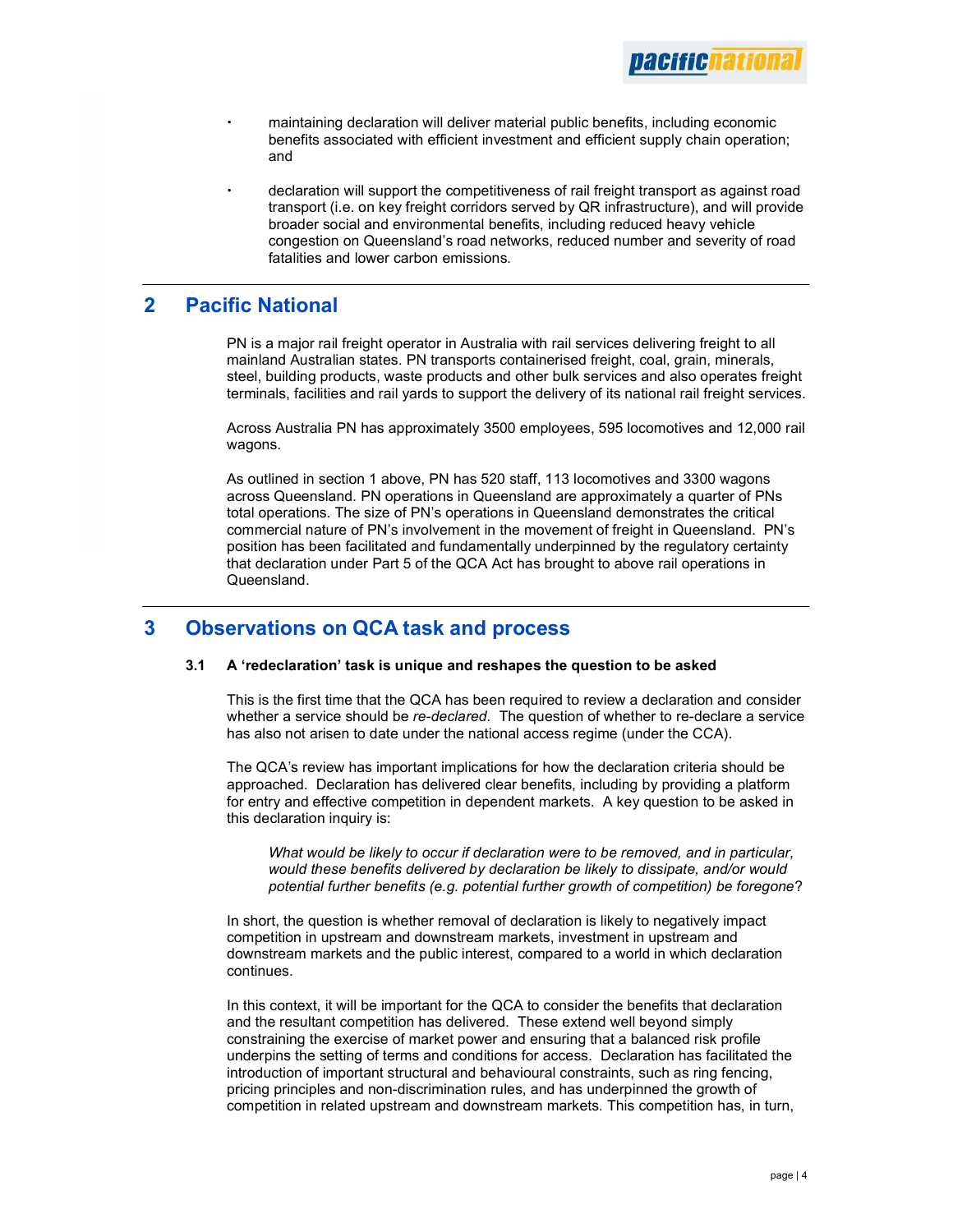brought significant benefits such as increased operational efficiency, increased innovation in related markets and price reductions, on average, for all end customers. A simple example of increased innovation is PN's introduction of ECP<sup>3</sup> braking into its fleet when it commenced providing coal services in Queensland, and which has delivered ongoing operational and capacity benefits for Queensland's coal transport supply chains.

PN brings a unique perspective to the QCA's review. Declaration and effective regulation has facilitated the entry of, and strong business growth for, PN in Queensland.

PN is acutely aware of the business risks that would adversely impact on its current position in Queensland should the QCA remove declaration from any of the rail corridors that PN operates its services on. In particular this raises concerns regarding the provision of ongoing service provision after the expiry of current access agreements.

#### 3.2 The new access criteria need to be approached with care

The recent amendments to the declaration criteria reflect amendments to the criteria under Part IIIA of the CCA. These legislative amendments are the product of protracted policy debates, including in the context of the Productivity Commission review of the national access regime and the subsequent Harper Review. These reviews were informed by judicial consideration of the previous Part IIIA criteria, and concerns as to how those previous criteria were being applied.

In the light of this background, the QCA should conduct this review with care particularly given the precedent-forming nature of its final recommendation. The QCA will need to develop a clear-eyed view of its statutory task under each criterion from an early stage, as this will necessarily drive the approach stakeholders take in providing the necessary information required by the QCA, as well as drive the approach the QCA takes in analysing and assessing the evidence submitted.

PN therefore supports the careful consideration that was reflected in the Issues Paper and supports the QCA consulting widely on its approach as this review process unfolds. PN welcomes any future opportunity to meet with the QCA to gain a deeper understanding of the issues, concerns and evidence being considered by QCA staff. PN also reserves its rights to provide its own perspective the issues, concerns and evidence being considered within this review process.

#### 3.3 Given the information asymmetries that exist in the provision of monopoly infrastructure services, timing for the "submissions on submissions" phase should be extended

As in all matters relating to infrastructure access, there is a significant information asymmetry between the facility owners (QR, Aurizon and DBCT) on the one hand and end customers and stakeholders on the other. The facility owners hold information that is likely to be important to the application of the declaration criteria, such as operational and cost information. It is unclear whether these facility owners will be incentivised to release all information in an open, transparent and accountable manner. PN encourages the QCA to use its information gathering powers under the QCA Act to ensure facility owners are accountable for providing all information considered necessary or relevant to this review process.

In order to ensure procedural fairness, it is important the QCA provide all stakeholders with adequate timeframes within which to respond to the submissions being made to the QCA. It is likely that end-customers and stakeholders will only get to see key information

 $3$  Electronically controlled pneumatic brakes which are a type of braking system offering operational advantages over traditional braking systems.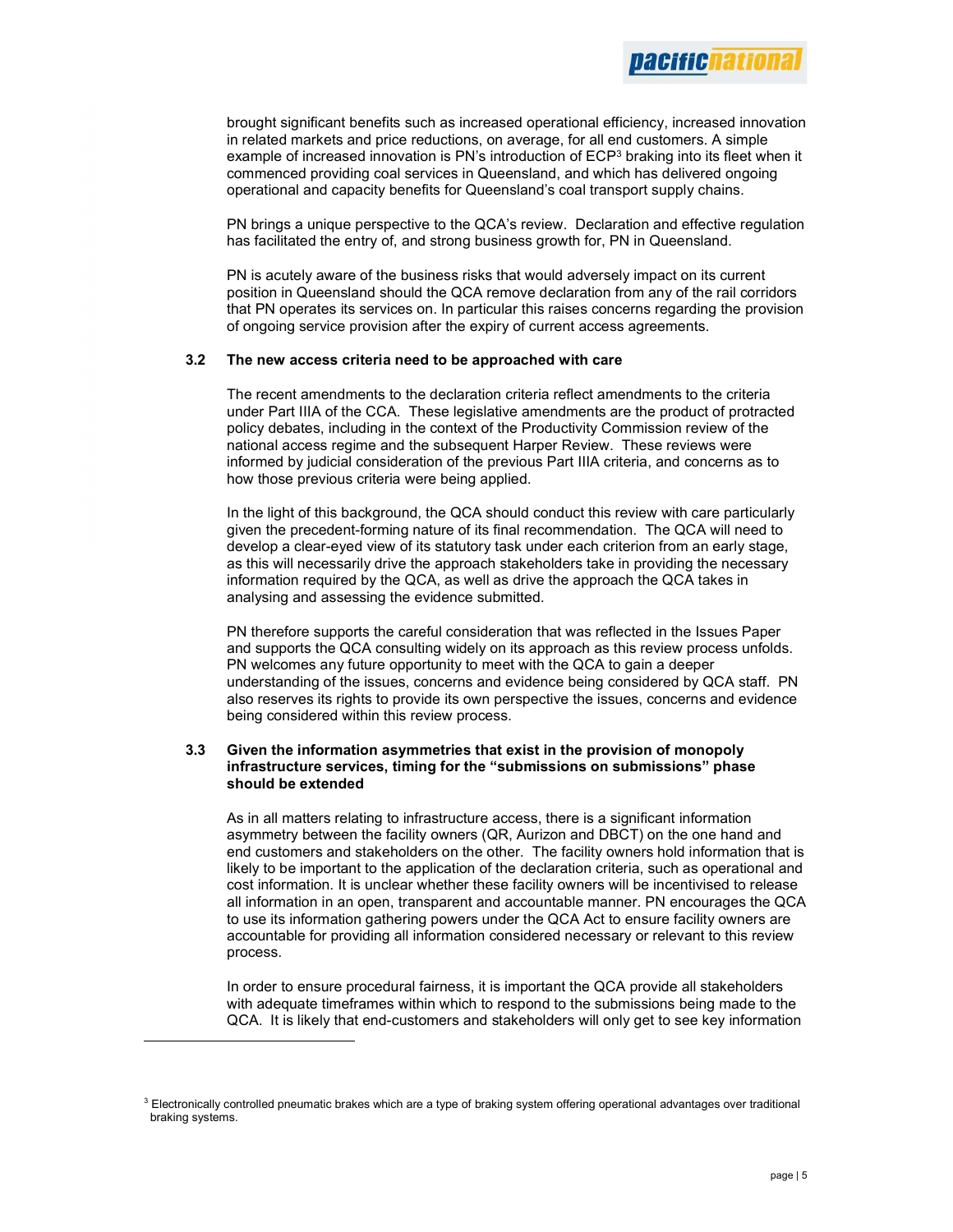

relevant to the declaration criteria for the first time in these submissions. PN also notes that, depending on the volume and complexity of submissions made by other stakeholders (particularly facility owners), four weeks may not be sufficient for these responsive submissions. Given this, PN encourages the QCA to re- consider the appropriate period for responsive submissions, once it has had an opportunity to review all of the first round submissions that are received.

# 4 The role of declaration under the QCA Act in supporting market entry by PN

Declaration of the CQCN, the QR network and DBCT has been critical to promoting effective competition and supporting efficient investment across key freight transport supply chains over the past twenty years<sup>4</sup>.

The experience of PN in Queensland over the last decade clearly demonstrates how declaration and regulation by the QCA has been effective in creating an environment in which the scope for rail freight competition can develop and grow. Put simply, PN's ability to grow its business in Queensland has been critically dependent on the stable operation of Queensland's regulatory framework under part 5 of the QCA Act.

Regulated access has supported strong investment by PN. PN has undertaken the following investment in Queensland over the last decade:

- Intermodal approximately \$[redacted] of capital investment;
- Coal approximately \$[redacted] of capital investment; and
- Other bulk approximately \$[redacted] of capital investment.

PN's investment would not have been justified, absent a stable regulatory environment.

Examples of this expenditure include:

- introduction of innovation such as ECP braking (as outlined above);
- increased locomotive power;
- safer operation of over-length trains; and
- innovation in the design and configuration of train consists.

Regulated access has also enabled PN to compete effectively with road freight operators in Queensland, particularly on the North Coast corridor and Mt Isa corridor. This has delivered business success for PN as well as broader regional, economic and public benefit outcomes for the state of Queensland. These public benefits are discussed in section 8 below, and include reduced heavy vehicle road congestion, reduced number and severity of road fatalities and significantly lower carbon emissions associated with rail freight services, compared to road freight services.

PN considers the continued declaration of the CQCN, QR network and DBCT is critical to supporting competition and supply chain investment going forward. Declaration provides a degree of certainty to current and potential users in relation to the framework for access and the basis on which terms and conditions of access will be determined There is a real

<sup>4</sup> Under the QCA Act, QR's rail infrastructure network was declared in 1997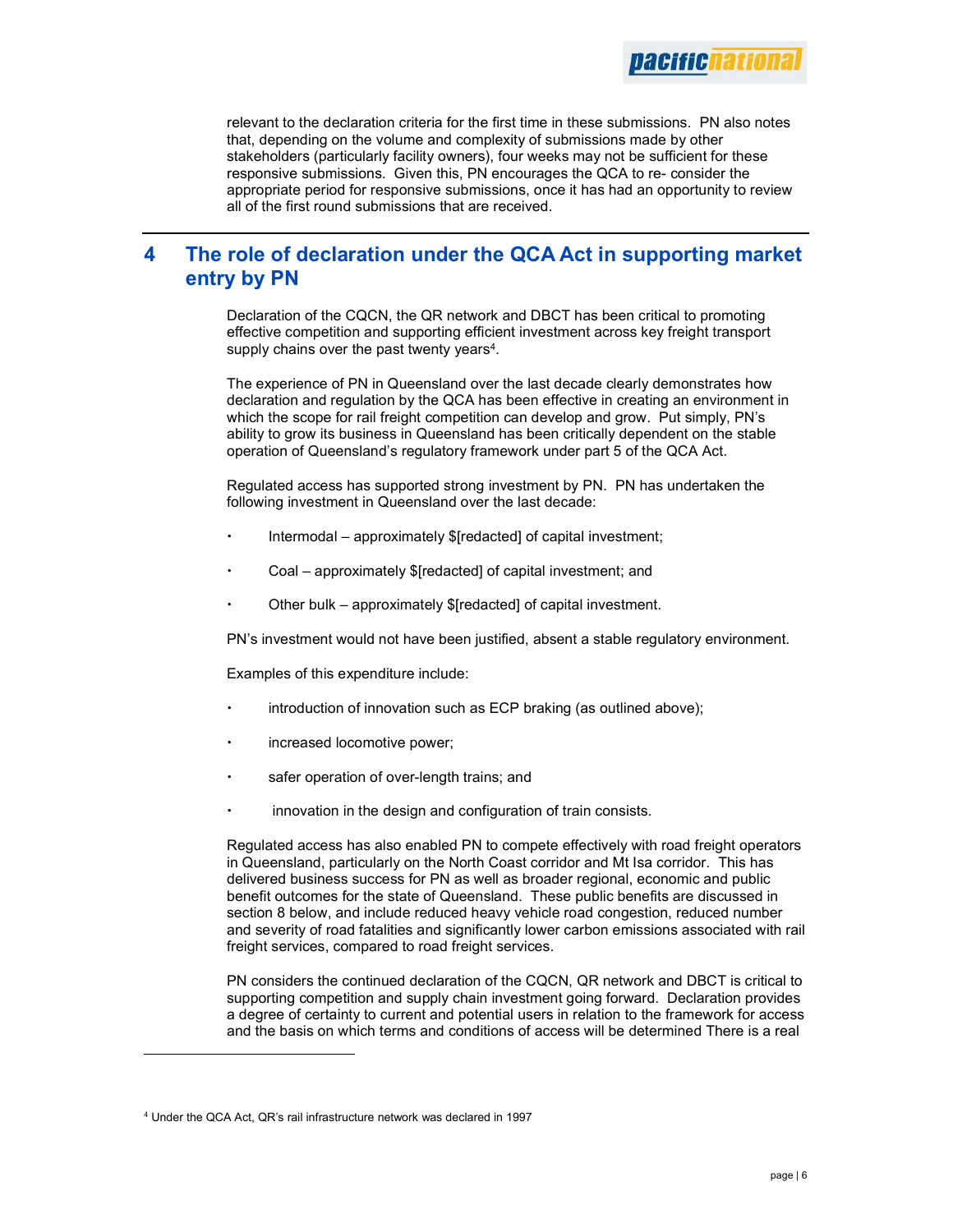

risk that future investment and competition is at risk should declaration be removed from these essential facilities.

#### 4.1 CQCN

PN is the second largest operator of coal freight services in the CQCN, after Aurizon (which also owns Aurizon Network and delivers access on the CQCN). PN also has to negotiate access to the CQCN (namely the sections between Parana and Rockland, and between Kaili and Durroburra) for its containerised freight services to operate between Brisbane and Cairns. Aurizon is therefore both a major competitor to PN and the monopoly supplier of the access rights that critically enable PN to compete with Aurizon in the Queensland freight market.

Between 2011 and 2017, PN has grown its share of coal freight volumes in central Queensland from approximately 10% to approximately 30% as shown in Figure 1 below. This growth has been underpinned by certainty in the pricing, terms and conditions underpinning the provision of access services on the CQCN.

Declaration and regulation of access to the CQCN has also been effective in supporting entry into the coal freight market. If declaration continues, PN considers that it will continue to provide a competitive platform for new market entrants. Following PN's entry into the Queensland coal haulage market a decade ago, BMA Rail entered and commenced operations in January 2014. There is also a real prospect of further new entry, if appropriate conditions for such entry remain in place – potential new entrants include Genesee & Wyoming, which has recently acquired Glencore Rail.





#### 4.2 Queensland Rail network

The QR network represents critical infrastructure for movement of freight including commodities.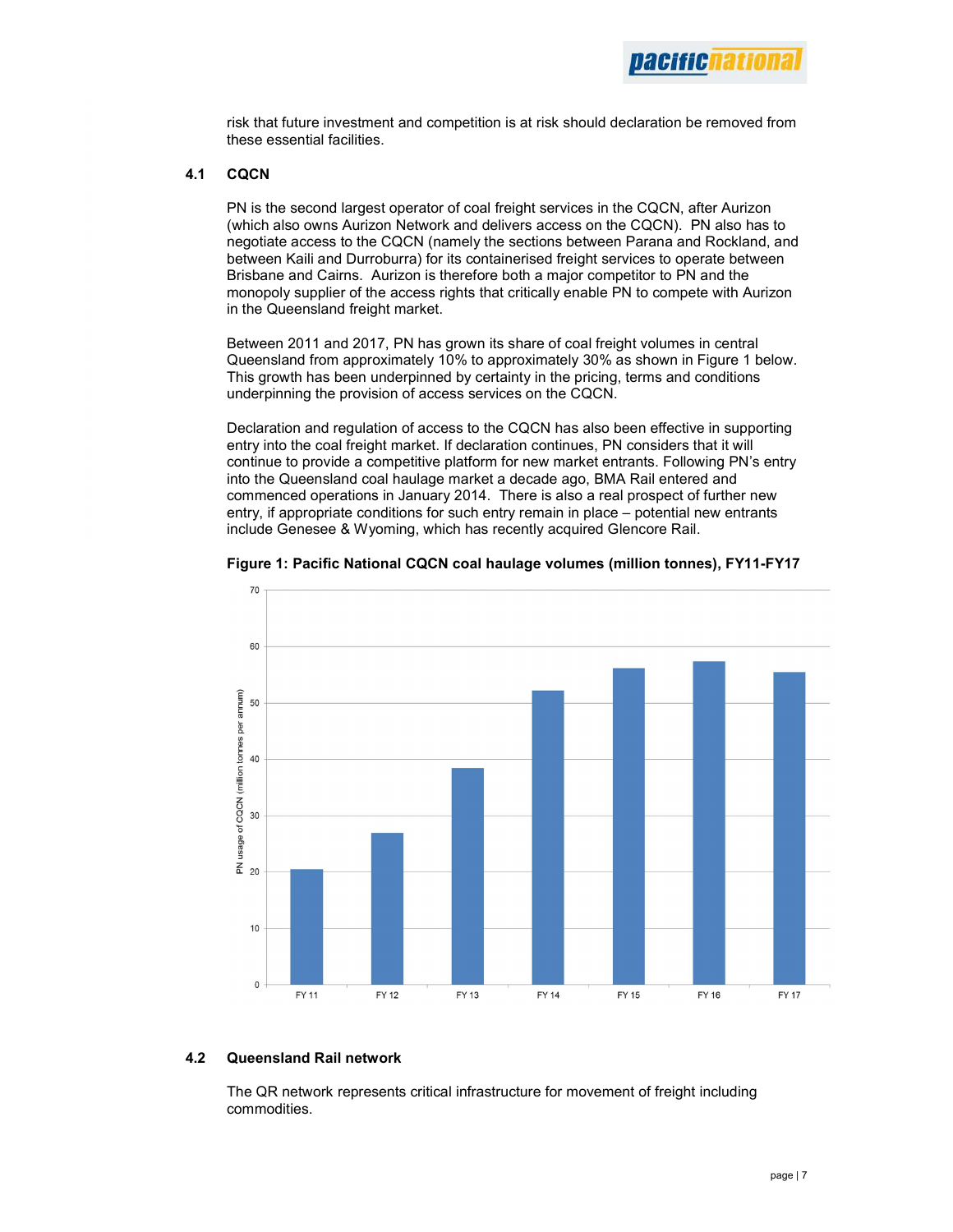PN currently uses the below rail assets of QR for a range of purposes including:

- providing rail haulage for non-bulk and bulk freight services on the North Coast Line;
- bulk freight (minerals and concentrate) services and non-bulk freight services on the Mt Isa to Townsville rail corridor;
- steel freight services within the Brisbane urban network; and
- minor coal haulage activities on an ad hoc basis, primarily on the north coast corridor.

Access to the monopoly below rail infrastructure supports a highly competitive environment for haulage along these freight corridors. In the haulage market, PN competes with other above-rail operators such as Aurizon, as well other modes of freight transport (e.g. road transport).

Continued declaration of QR's rail infrastructure is critical to supporting effective competition in the Queensland freight industry on these key corridors. Removal of declaration would create a significant business risk for rail operators and their endcustomers regarding the transparency, certainty and competitiveness of rail freight services compared to road freight services.

Supporting effective competition and increased transparency between rail and road freight services will deliver significant economic benefits (including regional economic benefits) as well as promote the public interest more broadly. As discussed in section 8, the public benefits of rail over road for freight movements are well documented, and include reduced carbon emissions reduced road congestion on Queensland's road networks and lowers the number and severity of road fatalities.

#### 4.3 DBCT

PN has a strong interest in ensuring there is transparency and accountability with nondiscriminatory pricing, terms and conditions underpinning access to the facility. PN delivers the majority of the coal being delivered to DBCT. PN's key customers are the majority users of the terminal. PN is reliant on its customers having open and transparent access to terminal services on reasonable and non-discriminatory terms. Declaration of DBCT provides the necessary pre-condition for PN to compete seamlessly in the provision of coal haulage services. As DBCT is the only multi-user coal terminal in the Goonyella system, it is essential to ensure that Aurizon and DBCT continue to align their access terms and conditions, with the common aim of maximising coal throughput at DBCT. As a rapid cargo assembly coal terminal, the seamless integration of the two regulatory frameworks is an essential pre-condition to maximising the number of coal freight services that can be operated in the Goonyella system. Any decline in future coal volumes through DBCT will have a more adverse impact on PN's operations, compared to its competitors.

PN currently transports approximately 40 million tonnes of coal a year through DBCT. (This has risen from approximately 20 million tonnes a year in 2012). This equates to over 70 per cent of the total PN CQCN coal haulage task.

## 5 The declaration criteria

In light of the background to the development of the new access criteria under section 76 of the QCA Act, the QCA will need to approach its task carefully. PN agrees with the emphasis in the Issues Paper on correctly applying each criterion, in light of how they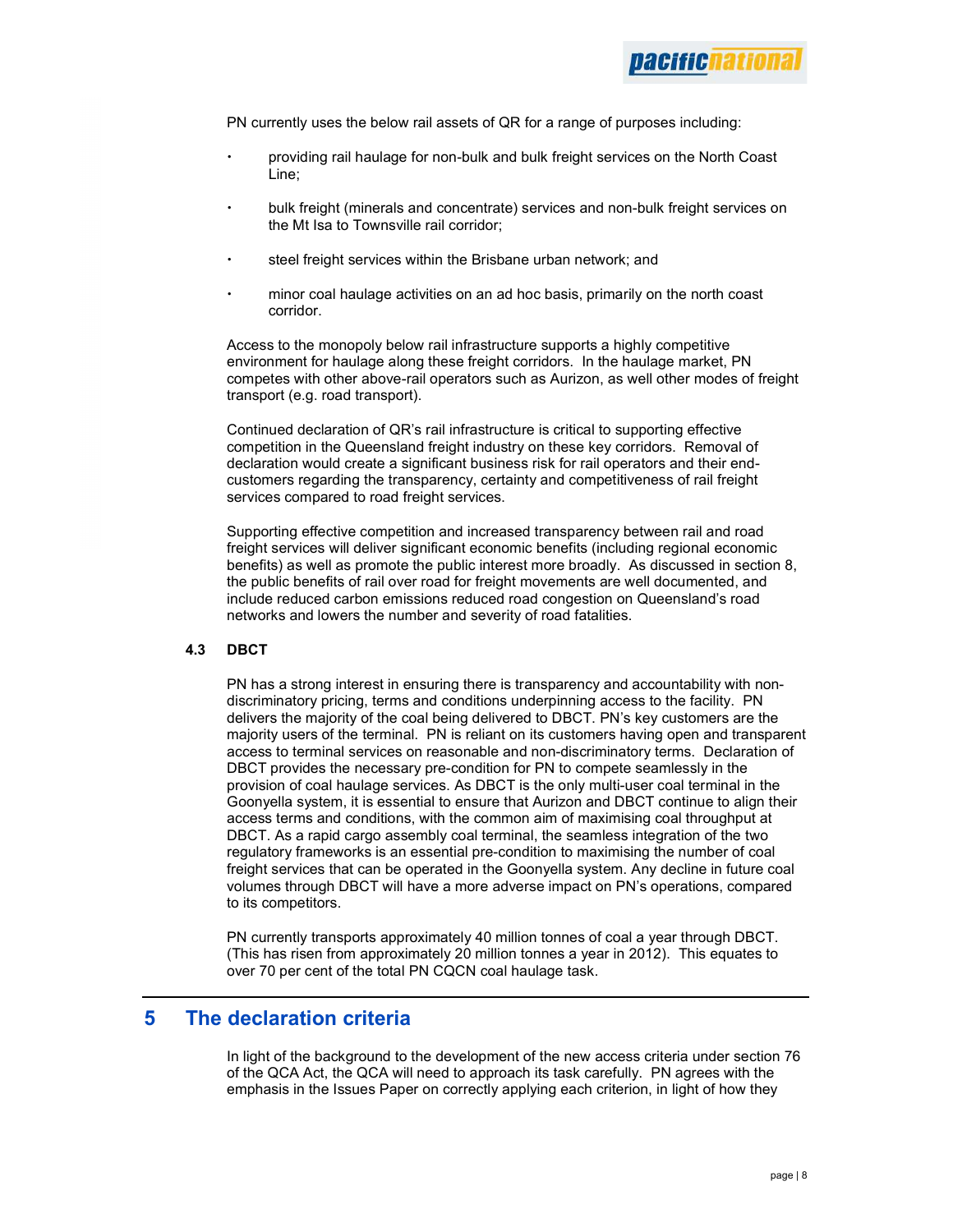

were developed following the Harper Review and with reference to relevant jurisprudence.

In this section, PN provides its comments on the preliminary views of QCA staff on the declaration criteria, as set out in the Issues Paper. In section 6, the criteria are applied to each of the CQCN, the QR rail infrastructure and DBCT.

#### 5.1 Criterion (a)

PN broadly agrees with the approach to criterion (a) that is set out in the Issues Paper.

PN agrees that a key question under criterion (a) is whether the *competitive environment* would be enhanced by access being available on reasonable terms.<sup>5</sup>This is consistent with the approach taken by the Australian Competition Tribunal in the Sydney Airport case.<sup>6</sup> PN considers the Sydney Airport approach is appropriate and applicable in this context.

PN also agrees that, given the recent amendments to criterion (a), the proper approach to the counterfactual is different to that adopted by the Tribunal and Full Federal Court in Port of Newcastle.<sup>7</sup> The test is no longer a simple 'access or no access' test. The question in this context is whether the removal of declaration (as opposed to the absence of access altogether) would adversely affect the competitive environment.

In the context of a re-declaration inquiry, an important question under criterion (a) becomes whether the removal of declaration will adversely affect the competitive environment, compared to a world where declaration continued. This raises important considerations on the relevant 'counterfactual', including:

- the extent to which key structural protections such as vertical separation, ring fencing arrangements, transparent and non-discriminatory pricing principles – are likely to remain in place if declaration was removed;
- the extent to which existing coal supply chain logistic improvements have been facilitated by regulation and whether such supply chain improvements will continue if declaration was removed;
- the extent to which existing commercial pricing arrangements have been facilitated by regulation and whether they are would be likely to continue if declaration was to be removed;
- the extent to which existing structural arrangements (e.g. DBCT PL, the Integrated Logistics Company) has been facilitated by regulation and whether this is likely to continue if declaration was removed; and
- the likely impact of pricing in a non-regulated environment on competition in related markets.

In each case, the QCA will need to consider the *ability* and *incentive* of the infrastructure owner, absent declaration, to act in a way that is potentially damaging to competition in related markets. This may include actions in related markets in which they already

<sup>5</sup> Issues Paper, p 18.

<sup>6</sup> Re Sydney International Airport [2000] ACompT 1.

<sup>7</sup> Port of Newcastle Operations Pty Ltd v Australian Competition Tribunal [2017] FCAFC 124.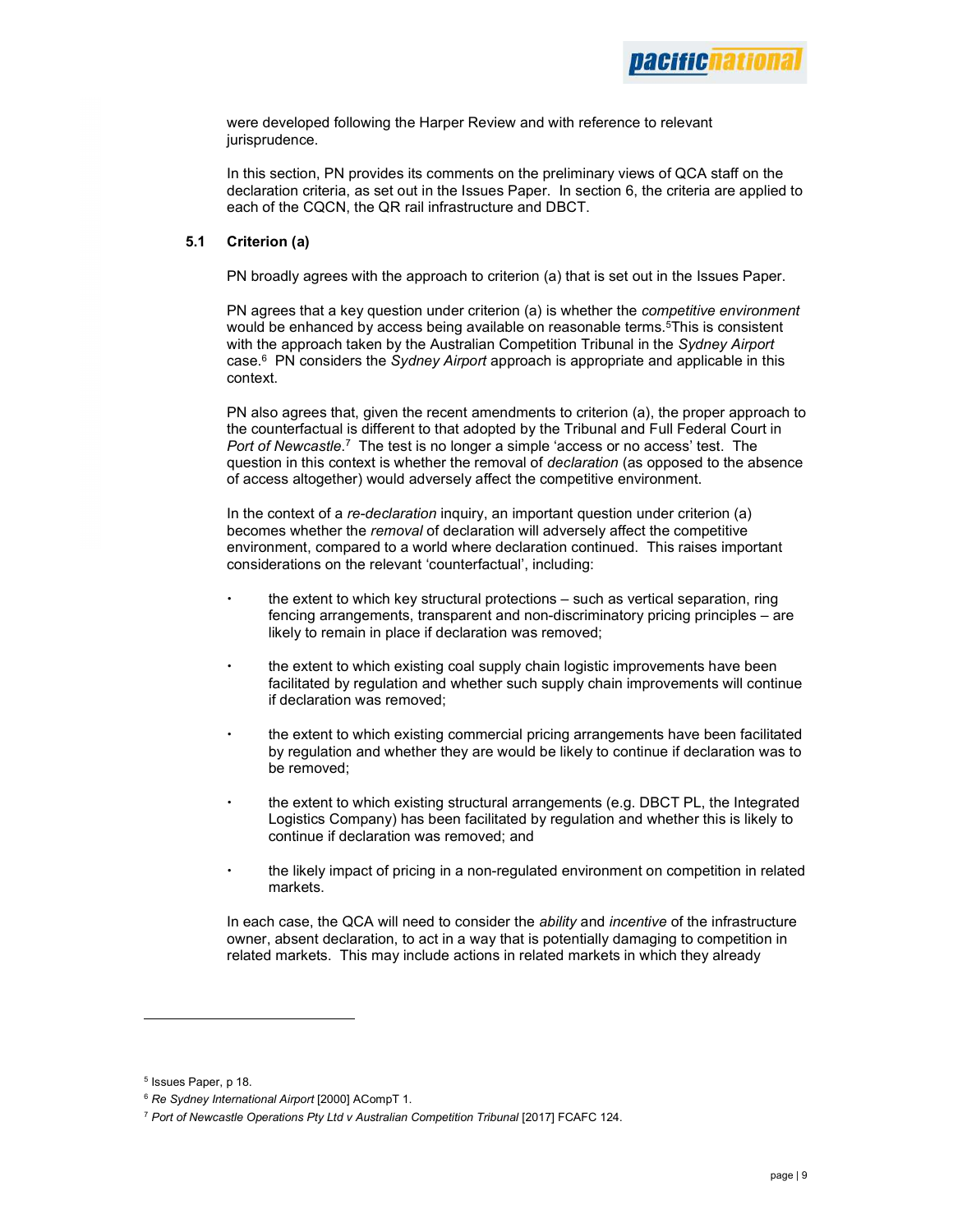nacifichatil

operate, and/or expansion into markets that they are currently constrained from operating in due structural and behavioural constraints imposed by regulation.

#### 5.2 Criterion (b)

Criterion (b) has been significantly amended such that previous debates in relation to its old formulation are likely to be of limited (if any) relevance.

Criterion (b) is now a straight forward natural monopoly test. It is focused on determining the lowest cost of production to satisfy foreseeable demand.

Key issues in applying this test are likely to include:

- the period over which the test is to be applied;
- determining the economic cost of production for the service;
- determining foreseeable demand; and
- the extent to which scope to expand the existing facility may be taken into account – and the options/costs to be considered in an expansion.

On the first of these issues, the Issues Paper is somewhat unclear. Where the Issues Paper refers to the test being applied over the period of declaration (Issues Paper, pp 8- 9), the Issues Paper documents that a legal opinion from Minter Ellison suggests that a "long run" time horizon may be more appropriate, at least in identifying potential substitute facilities. PN considers that, in this context, the relevant period for application of the "natural monopoly" test must be the period of declaration. If facilities are not available as substitutes during the period of declaration, then they cannot be considered part of the market for this purpose.

In the current context, the period of declaration is a matter for the QCA to consider and make a recommendation on. Criterion (b) will be satisfied if there is any period for which the natural monopoly test will be met, and it would be appropriate for the QCA to recommend a declaration period which reflects the period over which the relevant facility will bear natural monopoly and essential facility characteristics. Given the economic benefits of declaration and the broader public interest, PN submits that declarations should be extended for the longest period for which the QCA can be satisfied that criterion (b) (and each of the other access criteria) will be satisfied.

As to the last point above, and as the QCA notes, the legislation makes it clear that for the purposes of this criterion, if the facility for the service is currently at capacity, and it is reasonably possible to expand that capacity, the QCA and the Minister may have regard to the facility as if it had that expanded capacity – this is particularly relevant in the context of DBCT.

#### 5.3 Criterion (c)

PN notes that criterion (c) has not changed as part of the recent suite of amendments to the QCA Act.

#### 5.4 Criterion (d)

As noted by the QCA, criterion (d) now requires the Minister (and the QCA in making any recommendation) to be positively satisfied that declaration would promote the public interest.

However, the range of matters that the Minister and QCA may take into account in reaching this level of satisfaction is very broad. Importantly, section 76 of the QCA Act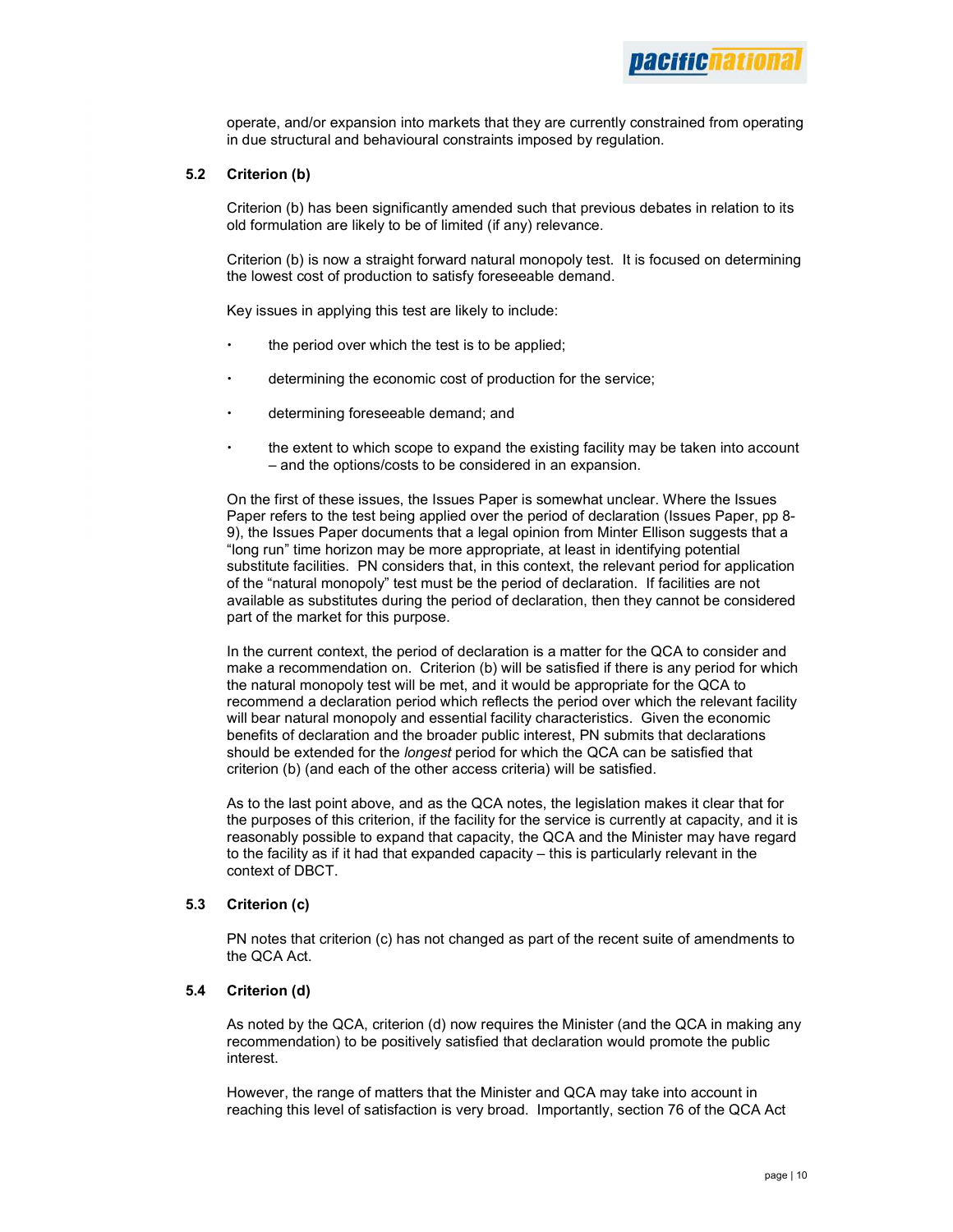

expressly provides that the Minister and QCA may have regard to any matter that they consider to be relevant. As the High Court observed in the *Pilbara* decision, a wide range of matters may be relevant to the "public interest", $8$  meaning that the QCA and the Minister have a broad discretion in applying this criterion.

PN submits that, in this context, the public interest would at least extend to ensuring the promotion and facilitation of effective competition where this is feasible, and efficient investment in, and efficient operation and use of, critical transport infrastructure. This may be expected to deliver a range of economic benefits, including growth in economic output, employment and tax revenues.

Additionally, where rail operators compete with other modes of transport (as is the case on key freight corridors owned by the QR), it will be relevant to consider the public interest in supporting the competitiveness of rail freight services – including economic, environmental, transport, regional and social benefits.

## 6 Removing regulatory oversight will harm the environment and opportunities for competition in rail markets (criterion (a))

#### 6.1 CQCN

Declaration and effective regulation of access to the CQCN is critical to supporting the competitive environment in several related markets. Of direct relevance to PN, declaration supports effective competition in the above-rail haulage market. Declaration also supports effective competition in the upstream market for the development of coal tenements, and in the downstream seaborne coal market. Each of these markets is functionally distinct from the market in which rail access services are provided.

As discussed above, declaration supported PN's entry into, and competition with Aurizon in, the supply of bulk haulage services market. In particular, declaration has provided:

- effective regulation of the terms and conditions of access to the CQCN; and
- imposition of important structural and behavioural measures in the form of ring fencing and non-discrimination obligations, confidentiality rules, scheduling and master planning requirements.<sup>9</sup>

The experience of PN over the past two decades demonstrates:

- the value of regulation in creating an environment in which competitive entry and expansion is feasible – as outlined above, effective regulation of access to the CQCN has laid the platform for PN's entry into Queensland coal haulage markets and growth of PN's business; and
- the risks to the competitive environment if declaration were to be removed.

In summary, if the CQCN declaration is removed there will be no access regime under which a third party can negotiate access Over time as current access agreements expire, Aurizon could revert to being a vertically integrated rail infrastructure owner and haulage provider without regulatory oversight or competitive pressures

<sup>&</sup>lt;sup>8</sup> The Pilbara Infrastructure Pty Ltd v Australian Competition Tribunal [2012] HCA 36, [108]- [113].

<sup>&</sup>lt;sup>9</sup> In particular, Part 3 of the Aurizon Network Undertaking.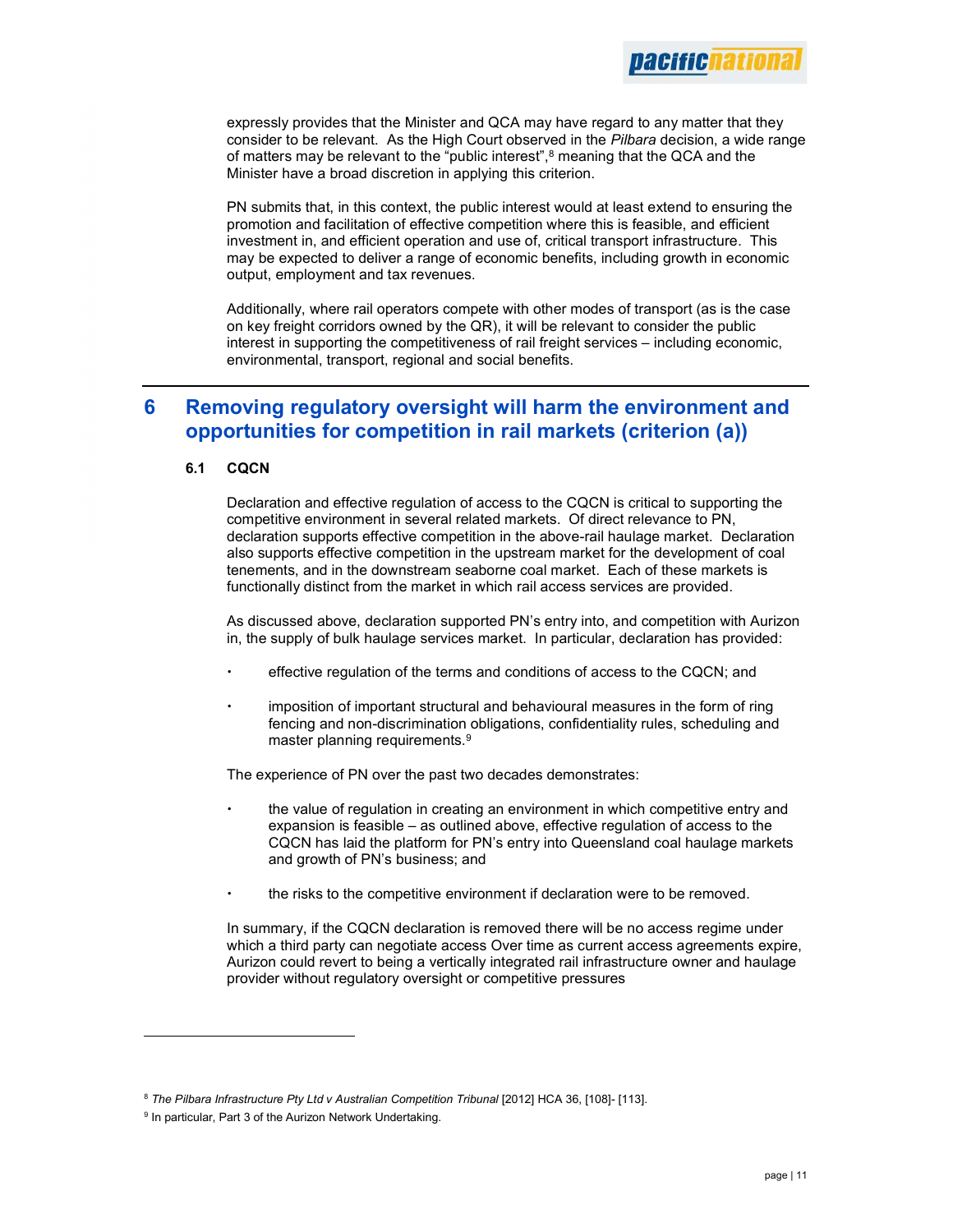

#### 6.2 Queensland Rail network

Access to QR's monopoly below rail infrastructure supports a highly competitive market for freight services along key rail corridors, particularly the North Coast Line and Mt Isa to Townsville rail corridors. Access to below-rail infrastructure is crucial to supporting competition in the downstream freight haulage markets. In these haulage markets, PN competes with other rail operators (Aurizon), as well other modes of freight transport (e.g. road transport).

PN faces significant competition from road operators along all of its key freight corridors, particularly the North Coast Line corridor and the Mt Isa to Townsville corridor.

Continued declaration of QR's rail infrastructure is critical to maintaining and promoting an environment conducive to facilitating effective competition on these key freight corridors. Declaration provides for critical regulatory oversight of the terms and conditions of access, as well as access to dispute resolution mechanisms in the event of an access dispute with the service provider.

Removal of declaration would compromise the competitiveness of rail freight services as it would remove the regulatory certainty and transparency of access regulation which ensures rail operators remains competitive with road operators in providing non-bulk haulage services in Queensland.

In summary, if declaration was removed, Queensland Rail would be incentivised to remove any pricing transparency around the cost of access to the network, increase access charges and reduce network service performance standards in a way that would be damaging to competition in downstream markets. In addition, the removal of declaration will remove access dispute mechanisms a in Part 5 of the QCA Act and could result in QR using its monopoly position to negotiate pricing, terms and conditions.

#### 6.3 DBCT

In relation to DBCT, the removal of declaration could impact haulage markets as well as the market for coal tenements in the Hay Point catchment and the market for transferring short term access rights to DBCT as well of DBCT Management's secondary capacity trading market.<sup>10</sup>

Declaration of DBCT has been important in maintaining a structure that promotes competition in the provision of coal haulage services. Declaration has provided certainty in relation to the access arrangements underpinning access to the terminal.

# 7 These are significant natural monopoly facilities (criteria (b) and (c))

Each of the three essential facilities under consideration are natural monopoly facilities, and are of state significance in light of their size and importance to the Queensland economy. The fact that they were considered as appropriate facilities to be declared under the QCA Act indicates their size and importance to the Queensland economy.

<sup>&</sup>lt;sup>10</sup> In relation to these markets, PN supports the submissions made by the DBCT User Group.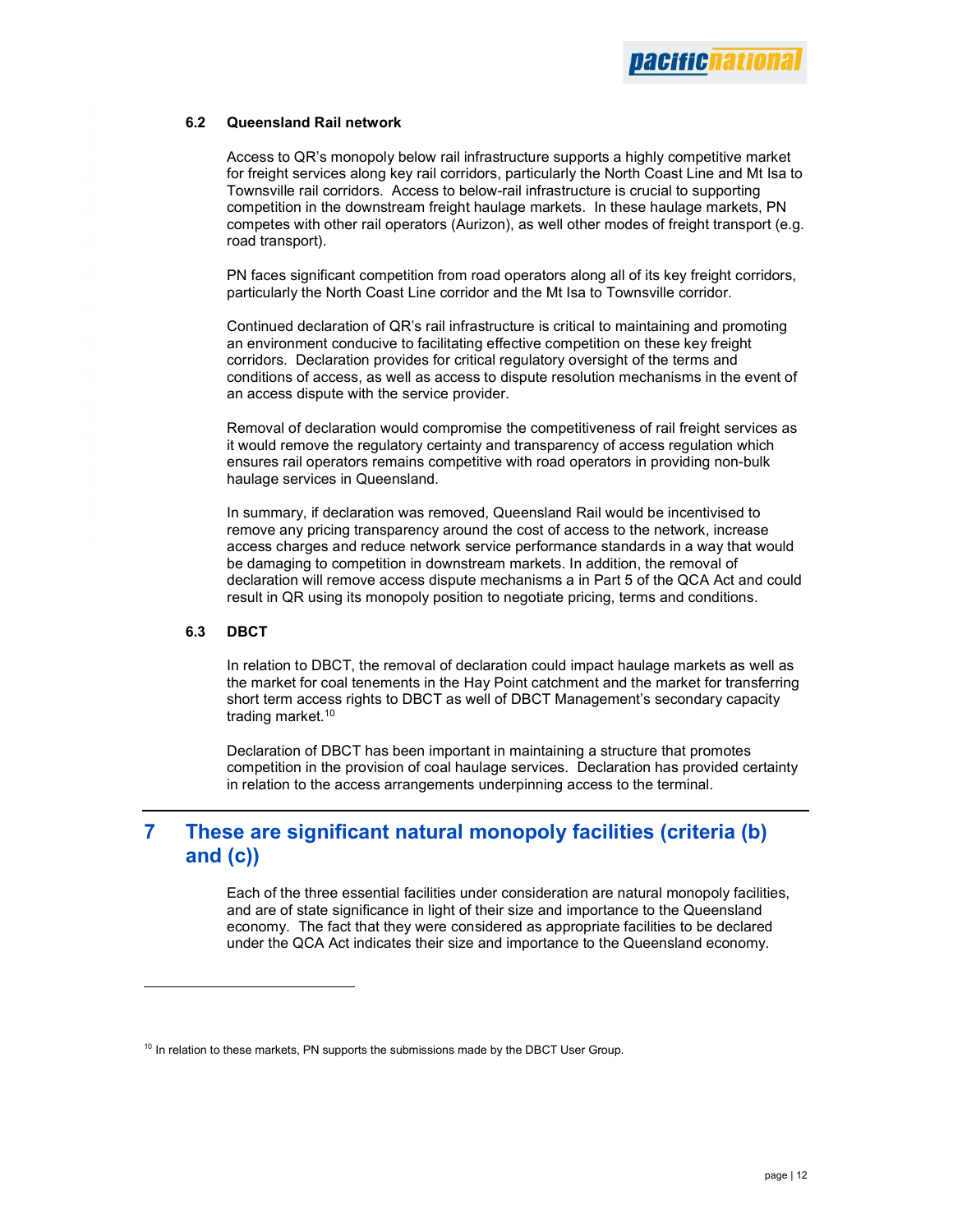## 7.1 CQCN

The CQCN is a natural monopoly facility. There are no substitute facilities for supply of the relevant service, being 'the use of a coal system for providing transportation by rail'.<sup>11</sup>

There is also no real prospect of a competing facility being built. Given the high fixed costs of building any such new facility, the current single facility will have large cost advantages over two or more facilities.

### 7.2 Queensland Rail network

The QR rail infrastructure network is also a natural monopoly facility. There are no substitute facilities for the supply of the relevant service, being 'the use of rail transport infrastructure for providing transportation by rail'.<sup>12</sup> There is also no real prospect of a competing facility being built.

In the context of criterion (b), the relevant 'market' is the market in which QR provides access to below-rail services. As has been recognised on numerous occasions, this is separate to the market in which PN and other freight businesses provide haulage services.<sup>13</sup> In those markets there is modal substitution between road and rail, which constrains PN's pricing but absent declaration, PN has no mechanism of constraining the pricing it is charged by QR.

PN considers that it is clear that the QR infrastructure (either in its current form or as expanded) would be able to meet foreseeable demand in this market at lowest cost, compared to two or more facilities. The NCC has previously observed that railways typically exhibit natural monopoly properties due to high fixed costs and significant economies of scale.<sup>14</sup> The QR rail infrastructure is no exception in this regard.

## 7.3 DBCT

PN supports the submission made by the DBCT User Group in relation to application of criterion (b) to DBCT. This submission demonstrates that DBCT could meet foreseeable demand in the relevant market (the Hay Point common user coal handling services market) at least cost compared to any 2 or more facilities. This conclusion is supported by detailed economic modelling undertaken by PwC, based on an assumed 15 year term for the declaration.<sup>15</sup>

# 8 Continued regulatory oversight is in the public interest (criterion (d))

## 8.1 Economic benefits

Maintaining declaration and effective regulatory oversight of the CQCN, the Queensland Rail network and DBCT will deliver a range of economic benefits, including:

<sup>11</sup> QCA Act, s 250.

<sup>12</sup> QCA Act, s 250.

<sup>&</sup>lt;sup>13</sup> In the matter of Fortescue Metals Group Limited [2010] ACompT 2, [1138].

<sup>14</sup> National Competition Council, Draft Recommendation: Applications for declaration of four services comprising the Central Queensland Coal Network under s 44F (1) of the Trade Practices Act 1974 (Cth), 14 September 2010.

<sup>15</sup> PwC, Dalrymple Bay Coal Terminal User Group: 2018 Access Declaration Review, May 2018.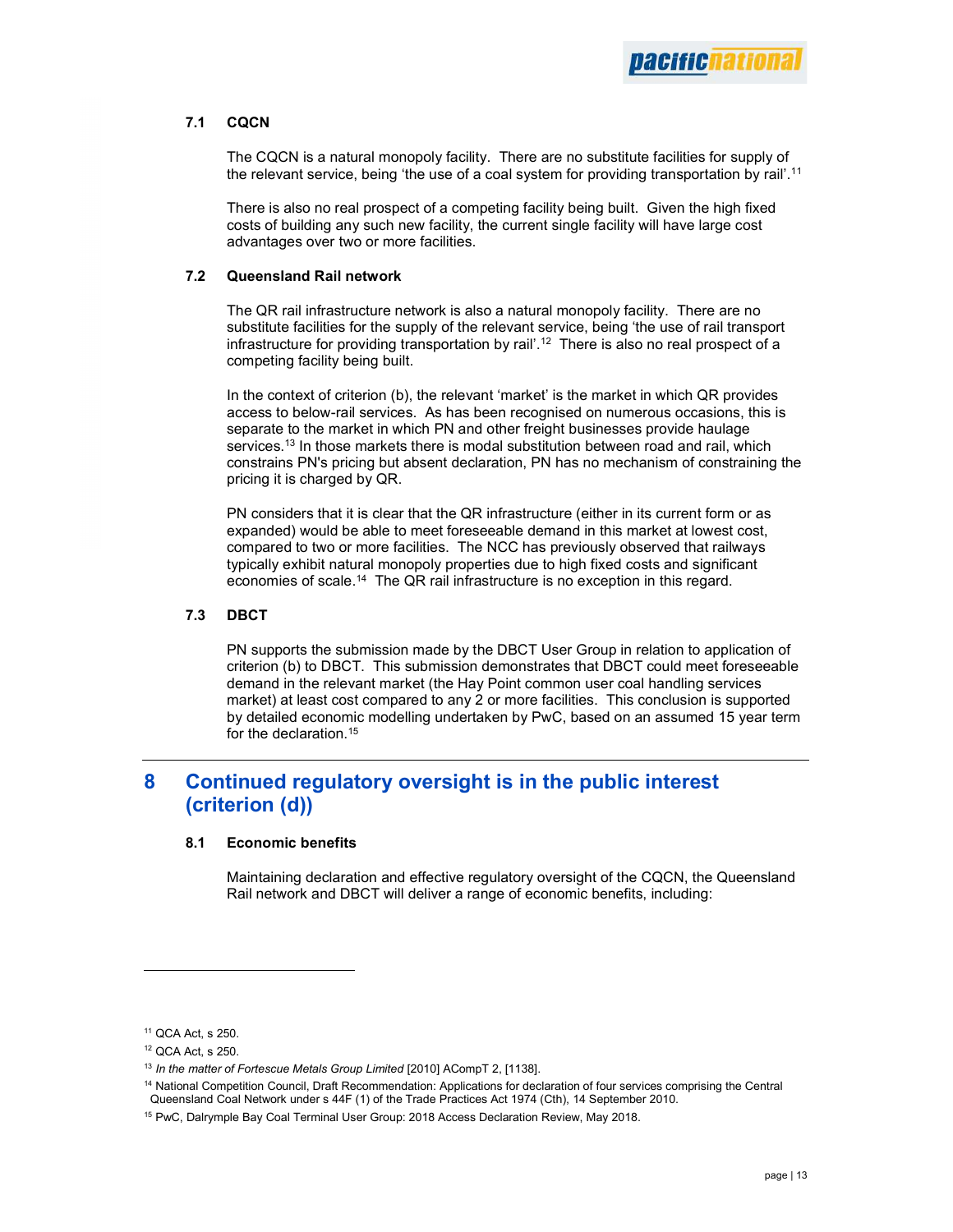- by providing certainty and predictability in relation to the terms and conditions for access to critical natural monopoly infrastructure;
- facilitating and promoting efficient investment in the provision of rail freight services, including in new rollingstock fleet, freight terminals and associated maintenance facilities;
- facilitating and promoting efficient investment in the coal supply chain by coal companies, export coal terminals, commodity exporters, domestic users of the products being transported, rail design, engineering and construction services, transport logistic services and the monopoly infrastructure providers themselves;
- facilitating and promoting efficient operation of the relevant supply chains will support ongoing growth in economic output and employment (including regional economic output and employment); and
- the state of Queensland and its taxpayers will benefit from increased tax and royalty revenue.

#### 8.2 Broader social and environmental benefits

As explained above, declaration of the QR infrastructure has supported the competitiveness of rail haulage (as against heavy vehicle road transport) on key freight corridors. This has in turn delivered a number of environmental and social benefits.

The public benefits of rail over road for freight movements are well documented, most recently in a November 2017 report by Deloitte Access Economics.<sup>16</sup> The key public benefits include:

- Road freight produces 14 times greater accident costs than rail freight per tonne kilometre. On this basis, Deloitte Access Economics calculates that every tonne kilometre of freight moved from road to rail results in a reduction in accident costs of around 0.67 cents;
- Road freight produces 16 times as much carbon pollution as rail freight per tonne kilometre. Based on this difference in carbon pollution intensity, Deloitte Access Economics calculates that every tonne kilometre of freight moved from road to rail results in a reduction in carbon pollution costs of around 0.78 cents; and
- Overall, moving freight by rail instead of road generates benefits for society of around 1.45 cents per tonne kilometre.

Based on these estimates, PN calculates the public benefit associated with its use of the North Coast Line, in terms of reduced carbon pollution and accident costs, to be approximately  $$ 17$  million in reduced carbon pollution<sup>17</sup> per annum and  $$15$  million in accident costs<sup>18</sup>.These benefits are only for the PN container freight task on the Queensland North Coast Line and could be expected to be much greater if the bulk freight tasks were taken into account.

<sup>&</sup>lt;sup>16</sup> Deloitte Access Economics, Value of Rail: The contribution of rail in Australia, A report commissioned by the Australasian Railway Association (ARA), November 2017

 $17$  Based on figures of approximately [redacted] TEU per annum at 10 tonnes each (this is conservative), approximately 1350 km from Brisbane to Townsville and a cost of 0.78 c per tonne kilometre in environmental cost savings

<sup>&</sup>lt;sup>18</sup> Based on figures of approximately [redacted] TEU per annum at 10 tonnes each (this is conservative), approximately 1350 km from Brisbane to Townsville and a cost of 0.67 c per tonne kilometre in accident cost savings.